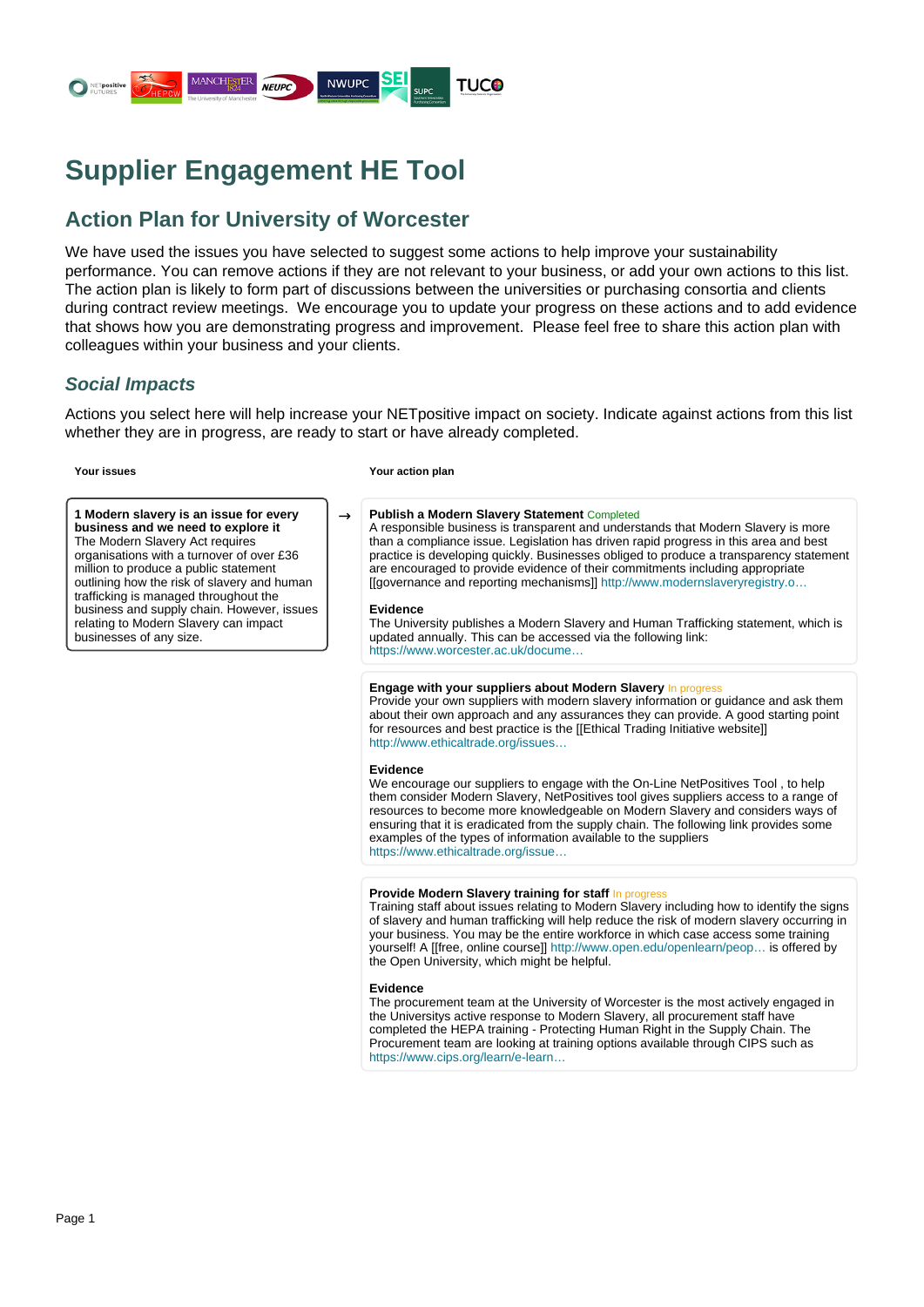# **2 We could do more to engage and develop our staff**

Engaged staff are assets to your business; when they understand what you are trying to achieve they can help make it happen. Sustainability is linked to staff development as it forms part of organisational process and practice.

## **3 We should know more about where the things we buy come from and how they are made**

Every product we buy has a story attached to it; how it is made, what it is made from, who has made it and where it has travelled from. These stories all have both positive and negative impacts. Select this issue to explore how to embed responsible purchasing in your business or to share your own approach.

# **4 Our activities have an impact in our immediate locality**

Businesses often have a range of positive or negative impacts on the immediate locality; an efficient and responsible business will strive to understand what these impacts are. They will then seek to reduce any negative impacts and make the most of opportunities to enhance the positive impacts they could have.

 $\rightarrow$  **Support staff to shape sustainability strategy and drive implementation** Completed Help your staff understand what sustainability means and how their professional practice contributes to broader strategic ambitions. Systems and processes can be developed to include sustainability formally across the business or a network of 'champions' might be supported to drive progress less formally. Reporting on progress and impact should be part of either approach, as should ensuring your approach is inclusive, which will bring the benefits of diversity to your sustainability activity.

#### **Evidence**

University Staff have often taken a lead in encouraging and promoting sustainability. There is a wide cross section of staff from across the University who sit on the Sustainability Strategy Group. The University of Worcester sees its commitment to society to be much broader than mitigating its negative impacts and focuses its resources on positive societal impacts of activities. The assessment of what is material is a matter of professional judgement and we have utilised the wisdom of the Sustainability Strategy Group to help set and identify these over a series of workshops to keep this continuously under review.

# $\rightarrow$  **Understand the impacts of the products your business buys** In progress

There is a business risk attached to not having any understanding of your supply chain. There may also be opportunities to source more ethical or environmentally sound alternatives (those which produce less waste, have a lower carbon footprint, use less raw materials or are produced with less damage to the environment, and where good labour practices are followed). The starting point is understanding where the products your business depends upon come from and how they are made and transported. Don't be afraid to ask questions of your own suppliers.

# **Evidence**

In line with the University financial regulations, the procurement team complete tenders, during this process the team consider the supply chain and assesses this as part of the marking process. There are a number of ways the Procurement team try to have a positive impact, these include but are not limited to: consolidating deliveries, waste created from the contract to be recycled, electric vehicles utilised, the use of recycled products for packaging, where possible.

# **Develop your suppliers don't just assess them!** In progress

Develop ways to train, support and engage your suppliers on sustainability that go beyond simply assessing them via your tender or contract management processes. Find out about their needs and support them to develop for mutual benefit.

# **Evidence**

We engage with our suppliers and support them through regular contact. We build relationships to encourage them to consider their business impact. Sustainability is a subject matter discussed at regular CRM meetings.

# **Make a public commitment relating to ethical or responsible purchasing** Completed

A simple sustainable procurement commitment (buying 'greener' or more ethical products or services ) can be used to communicate what is important to your business. You may use certified products or services or choose to have your own certified. A public commitment demonstrates to your customers how you consider and address the impacts within your supply chain. Include them as part of your sustainability approach and report on progress accordingly.

# **Evidence**

The University is one of the largest procurers in the county of Worcestershire and recognises that it has a responsibility to minimise the environmental and social impact of purchased goods and services. The Purchasing strategy which runs alongside the University Strategy Plan provides a commitment to responsible procurement. With an aim to reduce the negative impacts and increase the positive impacts when purchasing items [https://www2.worc.ac.uk/finance/52…](https://www2.worc.ac.uk/finance/523.htm)

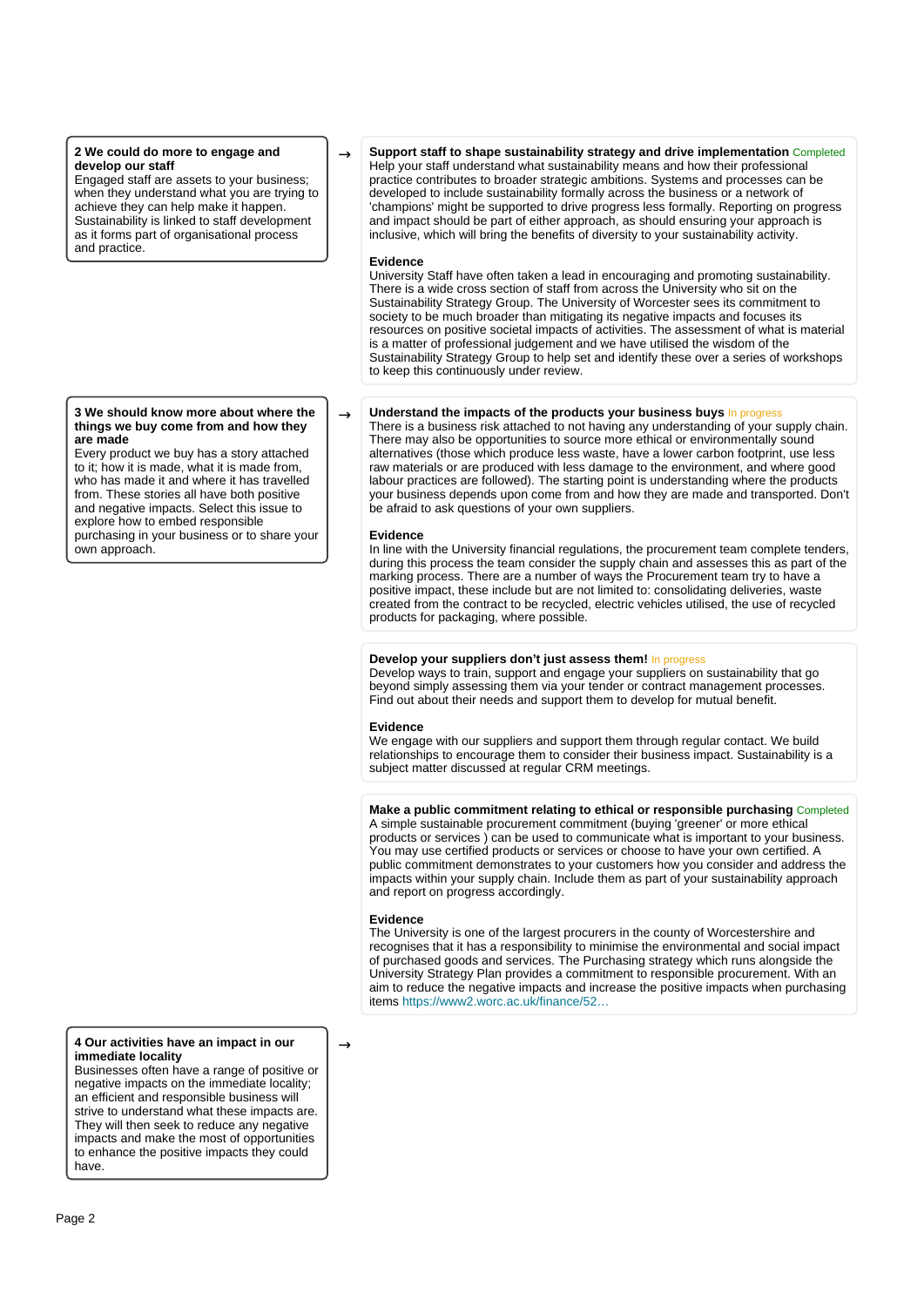**1 Customer feedback is important to us** All businesses are subject to customer scrutiny. An efficient and responsible business will understand the importance of responding positively to feedback from its customers. Negative feedback will be viewed as an opportunity to improve processes or practices and positive feedback as a success story to share.

#### **2 Improving staff wellbeing and mental health is important to us**

All businesses have obligations to meet Health and Safety requirements but an efficient and responsible business really understands the difference a happy and healthy workforce can make - not least to its bottom line! Select this issue to explore actions to help you go beyond compliance or to share your existing good practice in this area.

# → **Regularly publish customer feedback** Completed

Transparency is crucial for all organisations. Regularly publishing customer feedback can build trust with clients and consumers as well as enhancing your brand value.

#### **Evidence**

The University values the feedback from students and utilises the information to make positive improvements, feedback data is available as follows: [https://www.worcester.ac.uk/discov…](https://www.worcester.ac.uk/discover/national-student-survey.html) Feedback from the Sustainability surveys can be easily accessed as follows: http://susthingsout.com/wp-content...

# **Have a meaningful process for dealing with customer feedback.** Completed

A meaningful process for dealing with customer feedback will be clear and transparent for your customers as well as your staff. It will be clear what actions and responses have been provided and there will be a culture of learning from negative feedback as well as sharing positive feedback broadly.

#### **Evidence**

The Students at The University are our main customers, feedback is taken on a regular basis to assess satisfaction [https://www.worcester.ac.uk/discov…](https://www.worcester.ac.uk/discover/student-surveys.html) The University also takes part in The National Student Survey [https://www.worcester.ac.uk/discov…](https://www.worcester.ac.uk/discover/national-student-survey.html) The results from the surveys are then reviewed to make positive change. The Sustainability Department frequently gathers data to monitor the progress of embedding a culture of sustainability across the curriculum and campus. Further details can be found at: [http://susthingsout.com/index.php/…](http://susthingsout.com/index.php/sustainability-and-behaviour-change-at-the-university-of-worcester-2015-17/)

#### $\rightarrow$  **Provide access to resources which support wellness and good mental health** Completed

Providing mental health resources in the workplace could save a life. The NHS signposts to a [[range of support]] https://www.nhs.uk/conditions/stre... and resources you could make accessible to staff or visitors.

#### **Evidence**

The University of Worcester has an Employee Assistance Programme in place (contracted from February 2021) with People Asset Management which can provide advice, resources and support on a wide range of issues for staff. The service is free of charge for staff and accessible 24/7. Details are available through the Human Resource pages - Health and Wellbeing [https://www2.worc.ac.uk/personnel/…](https://www2.worc.ac.uk/personnel/658.htm)

# **Develop a 'Mental Health at Work' plan for your organisation** Completed

Create a workplace culture that supports good mental health benefits for everyone. The human cost of poor mental health is considerable but there are also business costs associated with poor performance. The [[Stephevenson Review]] [https://assets.publishing.service.…](https://assets.publishing.service.gov.uk/government/uploads/system/uploads/attachment_data/file/658145/thriving-at-work-stevenson-farmer-review.pdf) provides a comprehensive starting point with many no-cost or low-cost options that can be introduced to help support a thriving workforce.

#### **Evidence**

The University is committed to encouraging staff and students to live healthier lifestyles and to maintain their wellbeing Many employers suggest that being fit for work is important. However, the University realises that the wellbeing of both its staff and students is critical to individuals' success and securing a healthy future. [https://www.worcester.ac.uk/life/h…](https://www.worcester.ac.uk/life/help-and-support/health-and-wellbeing/)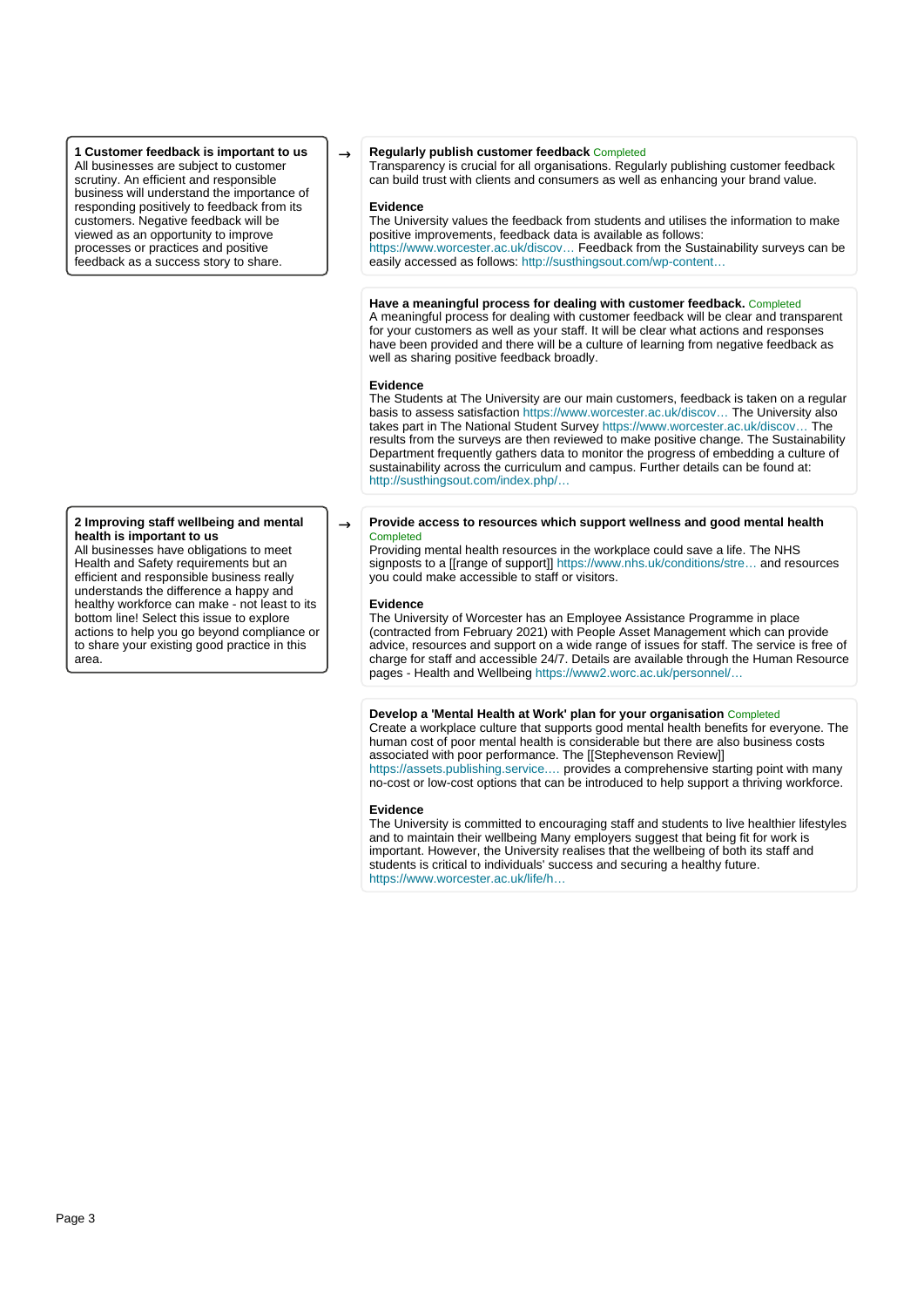# **Plan to get the best from your staff** Completed

Effective people management will help you to promote staff wellbeing alongside safety and risk management. From support to stop smoking, promoting healthy eating or encouraging physical activity to flexible working and family friendly policies, a responsible business understands the positive benefits of considering heath and wellbeing holistically. You can access [[ideas and inspiration]] [https://www.investorsinpeople.com/…](https://www.investorsinpeople.com/resources) for how to bring this to life in your workplace. You could also get your work in this area externally accredited.

#### **Evidence**

We understand that our employment policies need to be flexible and responsive in order to promote diversity and equality and to attract and retain the highest quality work force. We help staff balance the demands of work and personal life in many different ways, including flexible working hours, job sharing and many other schemes to help staff achieve a healthy balance. We're keen to support all our staff to help them stay healthy and happy and fulfill their potential. The University's wellbeing plan is already changing working life at Worcester - from creating allotments to improving sporting facilities. We're also using the results of the wellbeing survey to make the University a better, healthier place for staff to work. [https://www.worcester.ac.uk/about/…](https://www.worcester.ac.uk/about/job-opportunities/) The University is proud to have been shortlisted for Outstanding Support to Students Award [https://www.worcester.ac.uk/discov…](https://www.worcester.ac.uk/discover/university-of-worcester-shortlisted-for-outstanding-support-for-students-award.html) The University recognises that student mental health is a top priority, promoted through its unique 'Suicide Safer' initiative.

## $\rightarrow$  **Train staff on equality, diversity and social inclusion** Completed

Employers can host workshops within their workplace, which educate staff on issues of equality, diversity and inclusion. This can improve the overall workplace culture and reduce an organisation's exposure to disciplinary actions - stemming from discrimination - as well as increasing staff retention. Guidance on [[equality and diversity for employers]] [http://www.equalityhumanrights.com…](http://www.equalityhumanrights.com/uploaded_files/EqualityAct/employers_recruitment.pdf) is available.

#### **Evidence**

The University of Worcester is committed to equality of opportunity and is opposed to all forms of discriminatory practices and attitudes. The University acknowledges its legal obligations to provide equal opportunities for staff and student members of its community. The University has policies in place covering Diversity and opportunity in the workplace. [https://www.worc.ac.uk/personnel/6…](https://www.worc.ac.uk/personnel/655.htm) All new employees are made aware of the policy on commencement in their role and carry out HR training as part of the induction process. As an ongoing commitment to Diversity and Inclusion, staff are required to revisit the training on a regular basis to ensure its continued importance and value within the workplace.

#### **Employ an Equality, Diversity and Inclusion Co-ordinator In progress**

Larger businesses should consider developing an equality, diversity and inclusion strategy. Developing such a strategy will demonstrate that the company takes social inclusion seriously and is working to embed such principles in its daily activities.

#### **Evidence**

The Vice Chancellor and Chief Executive is responsible to the Board of Governors for the development, promotion and implementation of the equality of Opportunity policy, within the resources available, working with the senior management team, the Academic Board and the Personnel Committee

# → **Provide short-term work placements** In progress

Your business may be unable to support a full time apprenticeship programme but it could still offer work experience on shorter placements. Schemes are usually run locally so try your nearest College or University as a starting point.

#### **Evidence**

The University also supports opportunities for members of the local community to complete work experience within various University departments.

## **Join an apprentice scheme** Completed

[[Offering apprenticeships]] [https://www.gov.uk/government/publ…](https://www.gov.uk/government/publications/apprenticeships-guide-for-employers) can be a great way for a business to grow talent and [[expand their staff]] [https://www.gov.uk/take-on-an-appr…](https://www.gov.uk/take-on-an-apprentice/overview) base at low cost and risk.

#### **Evidence**

The University directly employs Vikki Greenfield within the Directorate, her role is Head of Apprenticeships & Work Based Learning. The University has in place a number of apprenticeship schemes accessible to the students: [https://www.worcester.ac.uk/journe…](https://www.worcester.ac.uk/journey/apprenticeships.html)

# **3 We make work accessible to people from all backgrounds**

Discriminating against potential job candidates, or employees based on the protected characteristics detailed in the Equality Act 2010 including: age, sexual orientation, gender, disability, race and socio-economic background leads to an unequal workplace environment and is breaking the law. An equitable workplace will generally have a high level of morale, which leads to better customer satisfaction

#### **4 We are interested in (or are currently) employing apprentices or providing work placements**

Employing apprentices equips young people with vital skills and supports social cohesion within the local community. Your business may be able to get funding to pay for the training of an apprentice.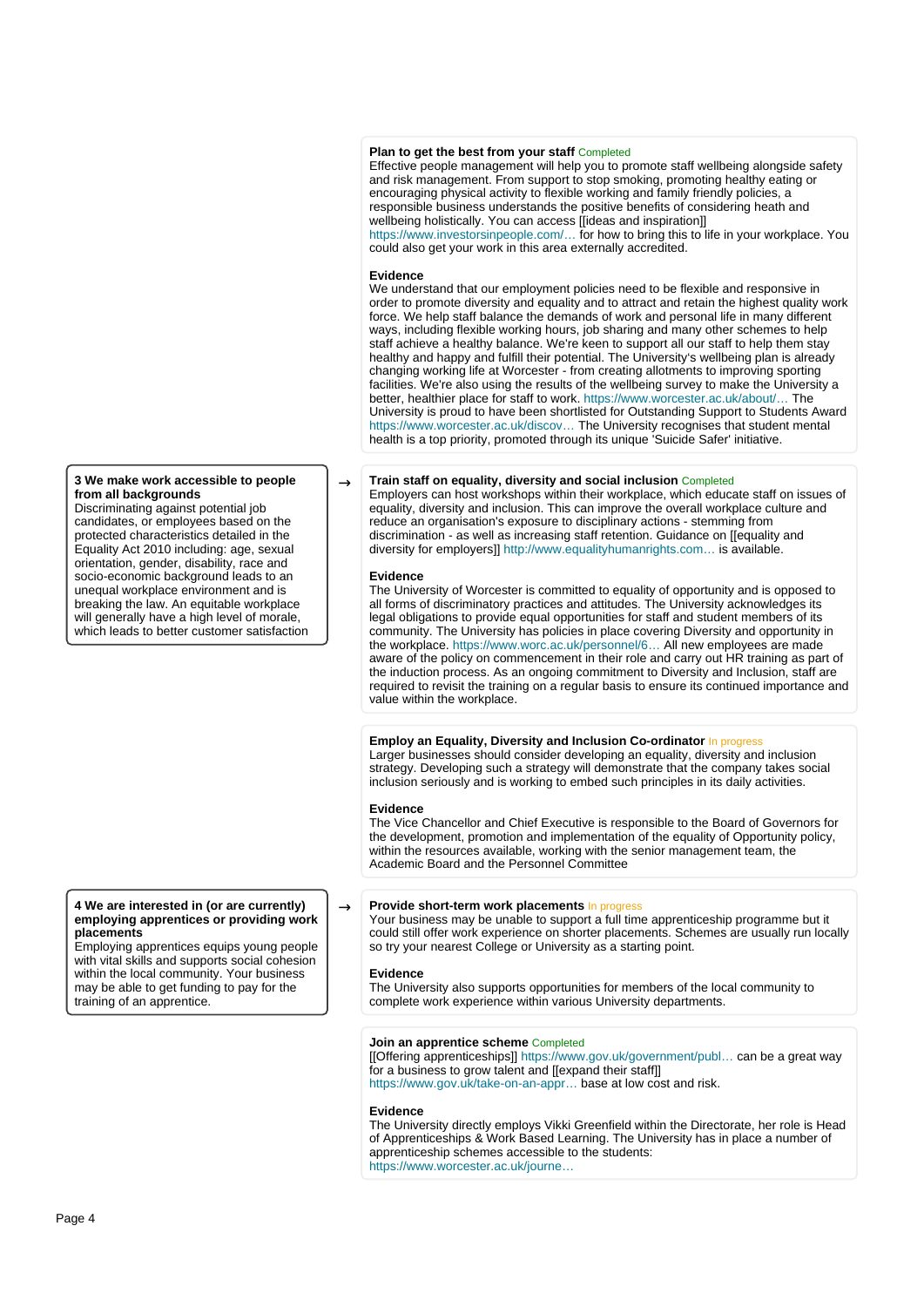# **Economic Impacts**

Actions you select here will help increase your financial resilience, reduce your business risk and generate a positive impact on the wider economy. Indicate against actions in this list whether they are in progress, are ready to start or have already completed.

**1 We want to be part of a robust, resilient and ethical supply chain**

Ensuring strong business relationships are formed with suppliers is key to maintaining and developing trust along your supply chains. An effective and responsible business will be keen to share its values with its suppliers for mutual benefit.

#### **Your issues Your action plan**

# → **Guarantee suppliers a payment date** Completed

Businesses can ensure payments are met by a specified date, and offer compensation or another gesture if this deadline is not met. Guaranteeing suppliers a date of payment builds trust across your supply chain as suppliers feel they will suffer less financial risk when carrying out business with you.

#### **Evidence**

The University is committed to paying valid invoices within agreed timescales. The University has standard payment terms of 30 days net of invoice being received. Alternative payment terms to be agreed and formalised via negotiation with the contract manager.

## Ask suppliers for feedback In progres

There are a range of ways you can ask your suppliers for feedback. As well as using this to inform your business development it can also be something you publish to attract new business.

# **Evidence**

Procurement engage with suppliers at various stages of the tender process subject to strict regulations. Supplier engagement is encouraged at various points of a tender process depending on the specific requirements. Recently catering companies had been invited to site before the tender documents had been finalised and published to engage with the suppliers and give an opportunity to gain feedback from existing suppliers in the catering market to use their expertise to help build the tender documents.

### **Embed a commitment to social value within your supply chain** In progress

Part of demonstrating social value for your customers is delivering it with your suppliers. Consider how you can support your suppliers to consider their social value as part of your own procurement processes. This could be as simple as encouraging them to develop a Social Value Action Plan (like this one) for their organisation too.

# **Evidence**

Suppliers are encouraged to set up an action plan with Net Positives to consider their social value.

#### **Find ways to support local SMEs as part of your procurement processes** In progress

It can often be harder for SMEs to negotiate the procurement processes of larger businesses. Find ways to work with local and smaller suppliers to ensure they are not inadvertently excluded from your supply chain.

# **Evidence**

The University would encourage local suppliers of all sizes to quote/ tender for opportunities at the University. Advice can also be provided on how to complete a tender. A number of events are also run in the Worcestershire area to encourage SME'S to engage with local business, such as [https://www.finditinworcestershire….](https://www.finditinworcestershire.com/)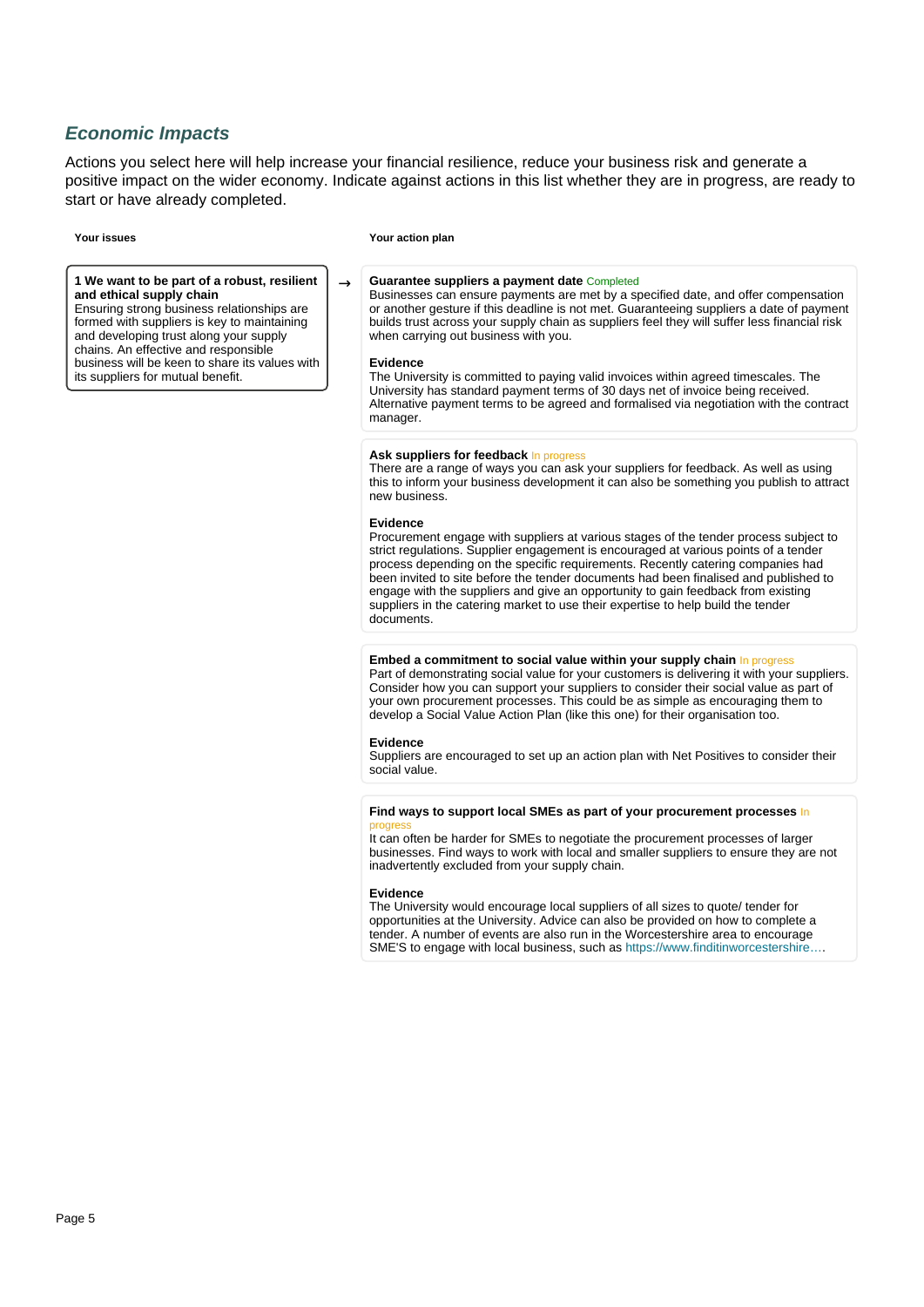## **1 We are keen to communicate with our customers**

An effective and responsible business understands that customers can be your biggest supporters and so it is important to communicate openly and honestly with them.

#### **2 We are keen our business contributes to the UN Sustainable Development Goals (SDGs).**

192 Member States of the United Nations (including the UK) agreed new Sustainable Development Goals (SDGs) in 2015. They will need the support of businesses to achieve them. Select this statement to explore how your business can get ready to meet this new global challenge.

# → **Communicate sustainability to your customers** Completed

Including the benefits of sustainability and how you integrate it into your business practice can help build a stronger customer base. Considering sustainability in your business and communicating it is now becoming normal business practice, ensure you are part of this growing trend!

# **Evidence**

The University takes its sustainable responsibilities extremely seriously and has received high recognition as a result. The Sustainability Team are very proud to have received a number of awards for their commitment and hard work in this area. [https://www.worcester.ac.uk/about/…](https://www.worcester.ac.uk/about/sustainability/sustainability-achievements/sustainability-achievements.aspx) There are a number of events held throughout the year such as Go green week to gain students attention and to get them involved. Students are encouraged to get involved in many ways throughout the year by volunteering with the green impact team, student switch off. [https://www.worcester.ac.uk/discov…](https://www.worcester.ac.uk/discover/sustainability-what-you-can-do.html)

# $\rightarrow$  **Know how your business activities can contribute to the SDGs** In progress

Identify how your business activities contribute to the [[global goals]] [http://www.netpositivesupplier.co.…](http://www.netpositivesupplier.co.uk/wp-content/uploads/2021/02/An-introduction-to-the-SDGs.pdf) or how they could contribute. A mapping exercise may be needed to identify both risks and opportunities from the SDGs for your business operations.

# **Evidence**

The Sustainability team have completed a mapping exercise to identify risks and opportunities.

# **Find out more about the SDGs** In progress

The [[Sustainable Development Goals]] [http://www.netpositivesupplier.co.…](http://www.netpositivesupplier.co.uk/wp-content/uploads/2021/02/An-introduction-to-the-SDGs.pdf) were adopted to end poverty, protect the planet and ensure prosperity for all. They will impact on business practice over the next decade at least as governments are challenged to demonstrate progress against the targets within them.

# **Include the SDGs as part of your sustainability plans and reporting** Completed

The [[SDGs]] [http://www.netpositivesupplier.co.…](http://www.netpositivesupplier.co.uk/wp-content/uploads/2021/02/An-introduction-to-the-SDGs.pdf) could be at the heart of your sustainability activity with targets and evidence of progress part of your journey. Have a look at the [[South Yorkshire Police Sustainability Strategy]] [https://www.southyorks.police.uk/m…](https://www.southyorks.police.uk/media/6282/sustainability-syp_sustainability_strategy_2020_2025.pdf) to see how they have included the SDGs in the strategy.

# **Evidence**

The University of Worcester has signed up to the SDG Accord and are reporting annually on our progress on the UN Sustainable Development Goals. The Sustainability Policy has clear objectives to promote sustainable development. The Sustainability Strategy 2020-2030 has the SDG's at the core of its strategy [https://www.worcester.ac.uk/docume…](https://www.worcester.ac.uk/documents/sustainability-strategy-2030.pdf)

# **Environmental Impacts**

Actions selected in this sector will help increase your environmental sustainability. Indicate against actions from this list whether they are in progress, are ready to start or have already completed.

#### **1 Our business activities generate food waste**

Organic waste being sent to landfill has been clearly linked to climate change due to the methane released. Food considered as waste is often fit for consumption and so diverting it to re-use is often perfectly possible.

#### **Your issues Your action plan**

# → **Divert excess food** In progress

The number of schemes promoting food redistribution is growing. Small scale projects such as [[The People's Fridge]] [http://www.crowdfunder.co.uk/peopl…](http://www.crowdfunder.co.uk/peoples-fridge) could be replicated locally and [[Olio]]<https://olioex.com/about/#about> is an app suitable for individuals so appropriate for both smaller scale food re-use or something to promote with staff. Those with more significant food waste volumes might like to investigate a scheme like [[Fareshare.]]<http://www.fareshare.org.uk/>

#### **Evidence**

The contractor responsible for the catering is also responsible for the shop. Any fruit/vegetables that are coming to the end of life in the shop will be utilised by the catering team to avoid wastage. The University is keen to reduce food waste where possible: [https://www.worcester.ac.uk/discov…](https://www.worcester.ac.uk/discover/sustainable-food.html)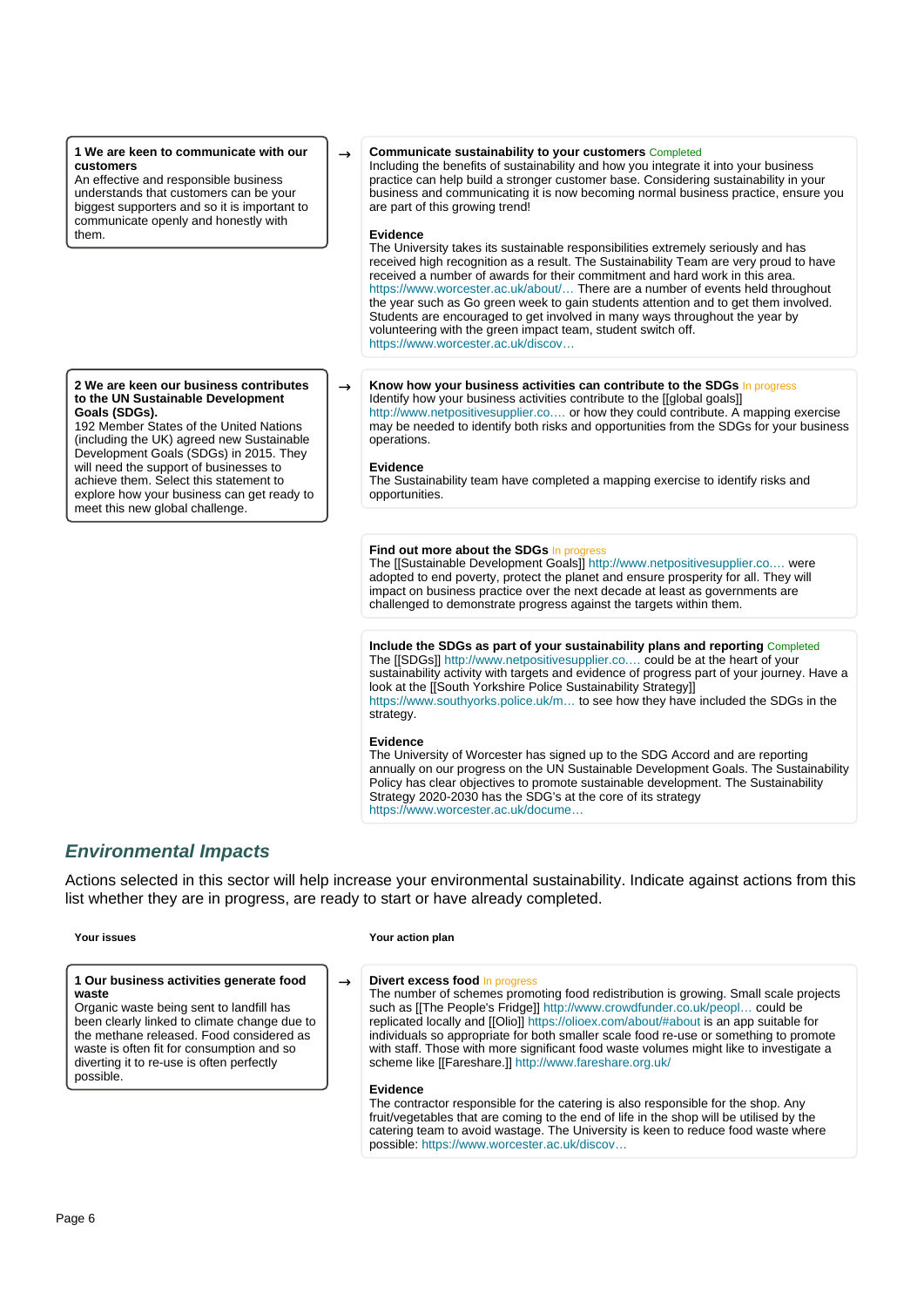# **Consider composting** Completed

Composting is possible for food waste volumes large and small. If your organisation produces significant volumes of food waste that is not suitable for re-distribution then composting should be considered as part of your waste management plans. If you produce significant quantities of food waste think about sending waste to bio-digesters for energy production.

### **Evidence**

Compost bins and food waste bins are widely available across the University Campuses. The catering facilities at the University have food waste digesters in the Kitchens to enable the breakdown of biodegradable kitchen waste. Further details can be found at: [https://www.worcester.ac.uk/discov…](https://www.worcester.ac.uk/discover/sustainable-food.html)

#### → **Undertake a waste audit** Completed

[[Understanding your waste streams]] [http://www.wrap.org.uk/content/was…](http://www.wrap.org.uk/content/waste-mapping-your-route-more-profit) and how they are generated is a vital first step in managing them effectively.

#### **Evidence**

The University reviews and frequently maps its waste stream, the University has a clear waste strategy which can be found here: https://www.worcester.ac.uk/discov... Progress against the waste targets can be found here: [https://www.worcester.ac.uk/docume…](https://www.worcester.ac.uk/documents/Sustainability-targets-2020-2021.pdf)

# **Could your waste become a resource?** In progress

Waste from one activity might be considered a resource for another. Clothing, textiles, electricals and furniture can all be re-used. Investigate how your own waste materials might be utilised in other processes or given to re-use projects before they are recycled. There is more information and support offered via [[WRAP.]] [https://wrap.org.uk/collections-an…](https://wrap.org.uk/collections-and-reprocessing)

#### **Evidence**

The Sustainability team run a go Green week which encourages students to reuse textiles and highlight ways in which to reduce waste. When offices are being refurbished, if furniture is being removed from a workspace, if it is of sound condition it will be taken to stores. When University staff require furniture they can access the furniture in stores. The University also sends furniture to charities in need, reducing the impact on landfill. [https://www.worcester.ac.uk/docume…](https://www.worcester.ac.uk/documents/recycle-reuse-repair-guide.pdf)

#### **Engage for waste reduction success** In progress

Helping your staff, customers or other stakeholders understand how you are trying to [[reduce waste]] [https://www.bitc.org.uk/report/a-g…](https://www.bitc.org.uk/report/a-guide-to-recycling-waste-management-and-resource-productivity/?utm_source=A+Guide+to+Recycling%2C+Waste+Management+and+Resource+Productivity&utm_medium=tools-library&utm_campaign=SMECH) will help them to help you. Encouraging re-use or sharing can create a culture of efficiency and reduce running costs. Consider who can help think about waste at the point of purchasing to reconsider use of disposables or to avoid over-ordering. Training staff on waste reduction is also a great way to get them involved.

#### **Evidence**

The University has clear posters highlighting which waste can be recycled/reused reducing waste to landfill. [https://www.worcester.ac.uk/docume…](https://www.worcester.ac.uk/documents/rubbish-recycling-waste-guide.pdf) The University is looking at different ways in which it can account for furniture disposal costs when staff request new furniture, so that the full cost is taken into consideration, to make staff more mindful of waste.

#### **2 Our business generates different types of (non-food) waste**

Excellent businesses understand their waste streams and take steps to manage them proactively. This is not only better for the environment, as resources can be re-used or recycled rather than being sent to landfill but better waste management is also likely to save you money. Waste may also actually be a procurement issue; looking at purchasing choices to reduce waste at source can result in less waste being produced (which would reduce associated waste disposal costs). Select this issue to explore actions to help you think about understanding and managing waste or to provide information about how you already do this effectively.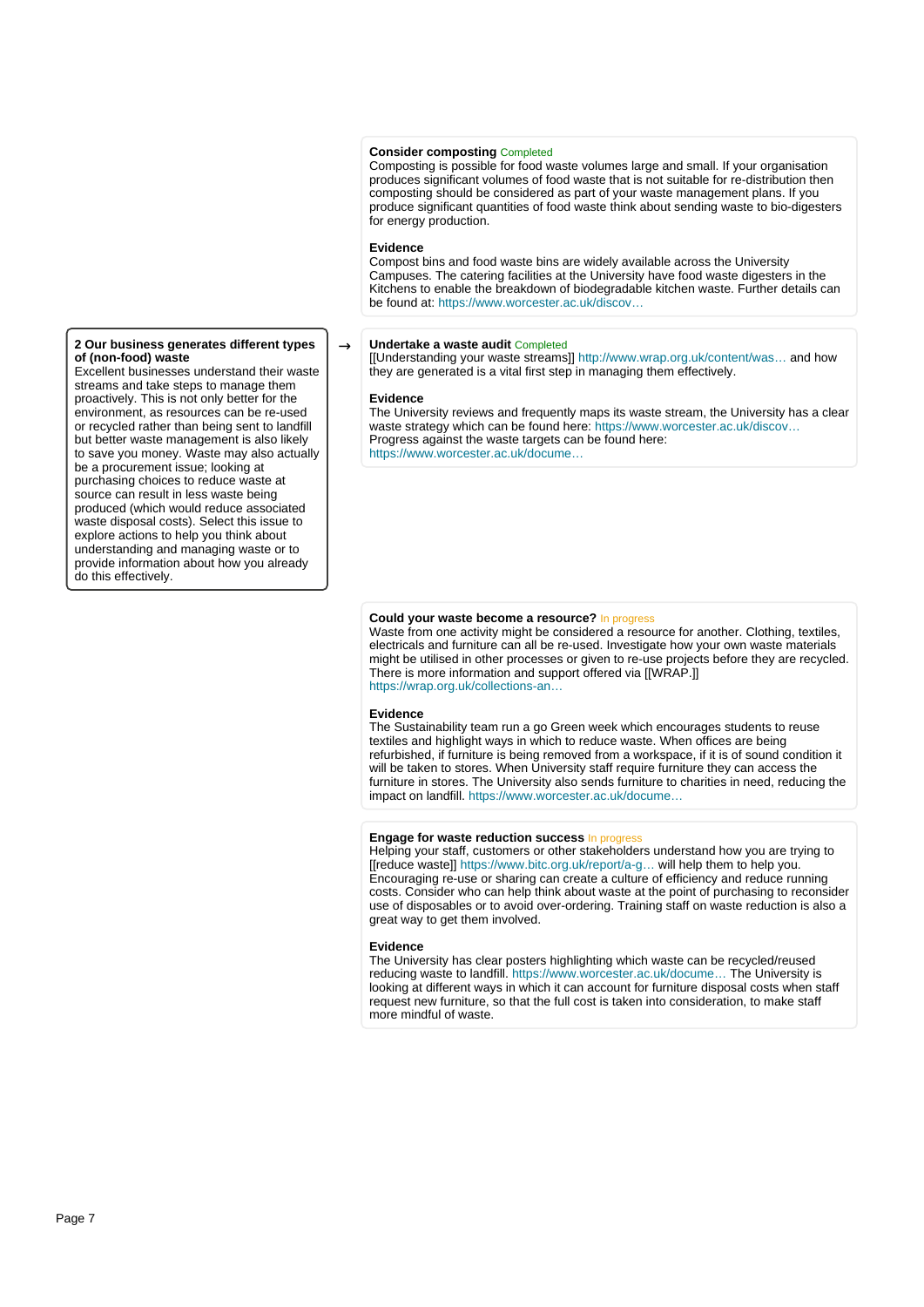# **Plan for waste reduction** Completed

Understanding your waste streams will help you work out how to reduce the amount you produce. This could mean buying different products, finding ways to re-use certain items or increasing recycling rates. Having a [[plan to reduce waste]] [https://www.bitc.org.uk/report/a-g…](https://www.bitc.org.uk/report/a-guide-to-recycling-waste-management-and-resource-productivity/?utm_source=A+Guide+to+Recycling%2C+Waste+Management+and+Resource+Productivity&utm_medium=tools-library&utm_campaign=SMECH) will help you monitor progress and you can share it with others.

# **Evidence**

The University of Worcester has a Waste Strategy plan as follows: https://www.worcester.ac.uk/docume... The University is dedicated to reducing waste.

#### **Report on your waste management progress** Completed

Excellent businesses can demonstrate appropriate governance and [[transparent reporting.]] [https://www.wrap.org.uk/sites/file…](https://www.wrap.org.uk/sites/files/wrap/Reporting%20Guidance.pdf) with a focus on impacts. Ensure your approach to waste management maximises opportunities to inspire confidence in your process and practice and demonstrates clear progress over time.

#### **Evidence**

The University of Worcester annually reports on waste management progress: [https://www.worcester.ac.uk/about/…](https://www.worcester.ac.uk/about/sustainability/what-we-do/waste-management.aspx)

# **Report on your environmental performance Completed**

Excellent businesses demonstrate appropriate governance and transparent reporting with a focus on impacts. Ensure your approach to resource efficiency maximises opportunities to inspire confidence in your process and practice and demonstrates clear progress over time. You may also demonstrate participation in appropriate accreditation programmes offering external validation.

#### **Evidence**

Since 2007 the university has had an Environmental Management System (EMS) EcoCampus, to provide a framework for managing our environmental responsibilities efficiently in a way that is integrated into all our operations. In May 2010 the university became the first in England to achieve the EcoCampus Platinum Award for the whole campus, its highest award. EcoCampus is specifically designed for Higher Education [https://www.worcester.ac.uk/discov…](https://www.worcester.ac.uk/discover/ecocampus.html) The University also has a dedicated website for Sustainability [http://susthingsout.com/index.php/…](http://susthingsout.com/index.php/category/environment/) to actively engage with our customers - the students on sustainability.

#### **Measure your progress** Completed

If you are committing to reducing your energy, water or other natural resources you will need to measure changes in usage over time to engage your staff and also communicate with your customers. Ensure your plans include details of how you measure and monitor your progress over time.

#### **Evidence**

The University has set clear targets, these are reviewed on an annual basis and reported on. Details can be found as follows: [https://www.worcester.ac.uk/docume…](https://www.worcester.ac.uk/documents/Sustainability-targets-2020-2021.pdf) For further details on the targets set please refer to: [https://www.worcester.ac.uk/discov…](https://www.worcester.ac.uk/discover/carbon-emission-targets.html)

# → **Understand the travel impacts of your business** In progress

Determine what moves from A to B as part of your business operations and exactly how things are transported. This will help you develop a baseline for your sustainable travel plan or simply help you make the most obvious changes to your business practice. Even if road travel is critical to your business efficiencies are possible. [[Read about Eco-driving]] [http://www.energysavingtrust.org.u…](http://www.energysavingtrust.org.uk/business/transport/subsidised-ecodriving-training) or explore [[energy efficient products.]] [http://www.energysavingtrust.org.u…](http://www.energysavingtrust.org.uk/business)

#### **Evidence**

The University has commissioned an external company to complete a travel plan: [https://www.worcester.ac.uk/docume…](https://www.worcester.ac.uk/documents/4018-University-of-Worcester-Travel-Plan-Update-Final.pdf)

#### **3 Our business activities use natural resources (energy, water, mined materials, plant or animal products)**

All businesses use natural resources. From the energy we use for power to the materials we rely on every day, we are using finite resources that are often damaging to produce or extract. It is important to use resources responsibly opting for renewable or sustainable options where possible. Select this issue to explore actions to help you think about understanding and managing resources or to provide information about how you already do this effectively.

**4 Our goods (or our people) travel**

Whether your people or your goods travel there are impacts on health and wellbeing, the environment and, of course, the bottom line. Select this issue to explore actions suggesting sustainable travel options for your business or to provide information about your existing activities in this area.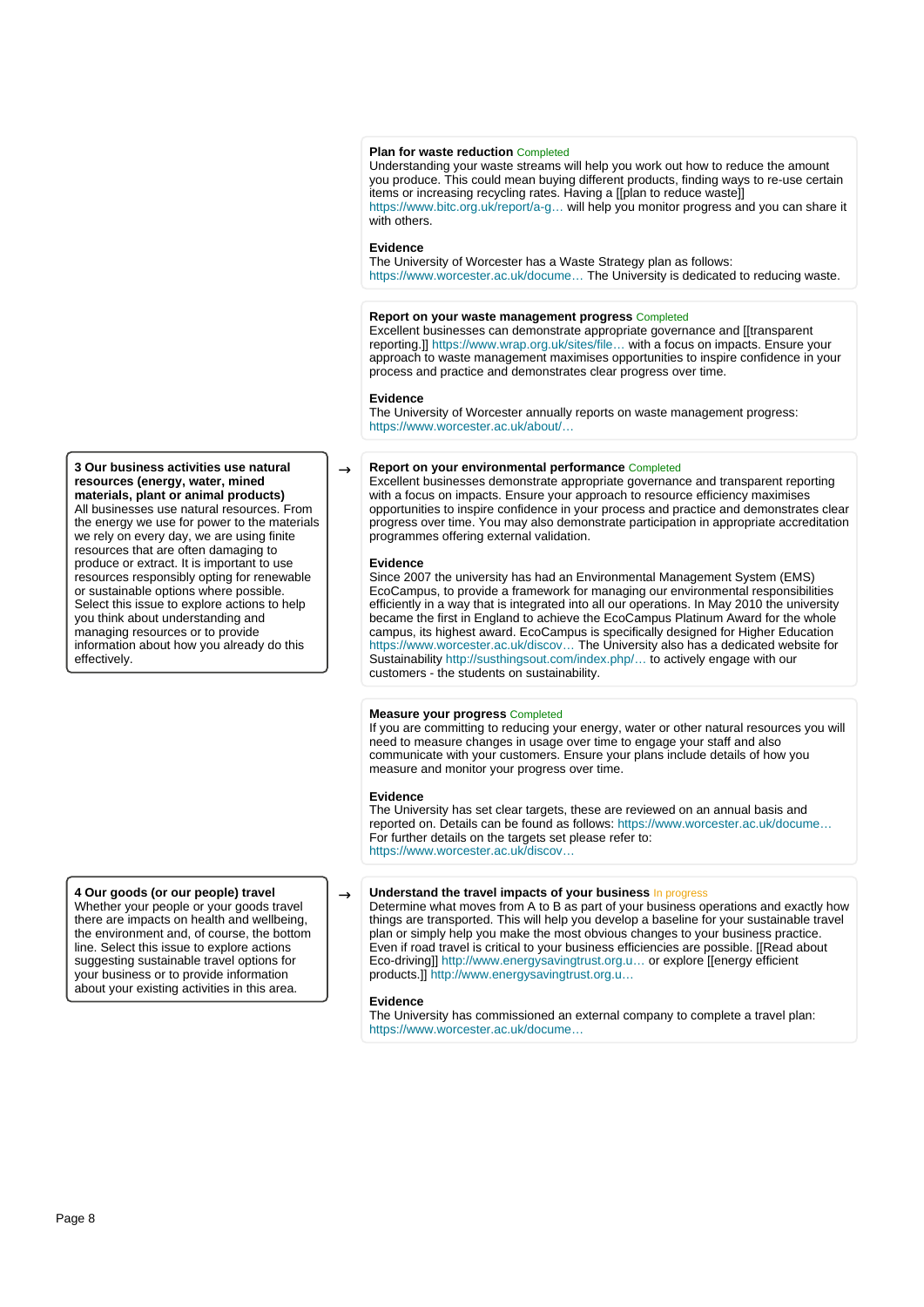# **Explore your sustainable travel options** Completed

An efficient and responsible business will be striving to reduce dependence on polluting vehicles, exploring low carbon options and sourcing goods and services locally where possible. This will have environmental benefits, promotes health and wellbeing as well as impacting on your bottom line. Start by considering if the need for travel is business critical and then explore the most sustainable options that meet your needs. Useful starting points for your planning include [[Sustrans]] <http://www.sustrans.org.uk/> and the [[Energy Saving Trust.]] [https://energysavingtrust.org.uk/b…](https://energysavingtrust.org.uk/business/transport)

#### **Evidence**

Transport related carbon emissions account for the second largest contribution to carbon at the University, consequently the University has set specific targets to reduce this impact. The Sustainability team has explored various methods of sustainable travel as detailed later in this report. [https://www.worcester.ac.uk/discov…](https://www.worcester.ac.uk/discover/transport-and-travel.html) The University has explored alternatives to petrol and Diesel vehicles, the University has invested in electrical charge points for vehicles for the use of staff/students.. In addition to the above the University has also invested in some electrical vehicles to be utilised by estates and facilities staff when completing jobs across campus, minimising carbon usage.

#### **Offer sustainable travel options** Completed

Whether updating your fleet, encouraging lift sharing or remote working for your staff or incentivising certain kinds of travel there are ways to make travelling sustainably part of your culture. Highlighting public transport options for your visitors, having somewhere for staff to store bikes securely or considering a government-supported [[cycle-to-work scheme]] [https://www.gov.uk/government/publ…](https://www.gov.uk/government/publications/cycle-to-work-scheme-implementation-guidance) might all be ways you can support sustainable travel. Try to extend the range of sustainable travel options you promote over time and think about linking to regional plans where possible.

#### **Evidence**

The University promotes sustainable travel for students, staff and visitors. We have car share, Woo Bike share so staff/students can have worry free cycling for a year, cycle to work to help staff purchase their own bike and subsidised bus tickets. Academic year-long bus tickets for staff and students' are valid on all First Bus Worcester City services https://www.worcester.ac.uk/discov... Staff within the estates and facilities team now have access to electrical vehicles, for use when completing jobs across the University estate, minimising carbon emissions.

#### **Report your sustainable travel impacts and progress** Completed

Ensure that sustainable travel is part of your sustainability reporting. Excellent sustainability reporting will consider the carbon reduction targets and progress made alongside benefits to staff health and wellbeing resulting from flexible working practices adopted to reduce travel.

#### **Evidence**

The University sets targets for travel as can be found at the following link: [https://www.worcester.ac.uk/discov…](https://www.worcester.ac.uk/discover/transport-and-travel.html) The progress against these targets can be found in the following report: [https://www.worcester.ac.uk/docume…](https://www.worcester.ac.uk/documents/Sustainability-targets-2020-2021.pdf) Targets are reviewed on a regular basis and then measured and reported against to review progress.

# $\rightarrow$  **Co-ordinate your sustainability activity** Completed

To demonstrate progress against targets outlined in your sustainability policy or strategy will require individuals across the business to co-ordinate efforts. Consider how best to do this across your business. This might be a sustainability working group consisting of representatives from across different departments, a network of champions supporting organisational efforts or with a dedicated sustainability team resourced to implement your plans.

#### **Evidence**

Katy Boom is Director of Sustainability at the University of Worcester, she has a small team of employees working with her. The University operates a Sustainability Strategy Group which meets on a regular basis throughout the year, the terms of reference are below: [https://www.worcester.ac.uk/docume…](https://www.worcester.ac.uk/documents/SSG-Terms-of-Reference-May-2021.pdf)

# **1 We set (or want to set) targets to improve our sustainability**

Setting clear, measurable targets is an important element of any organisation's commitment to sustainability. Targets to reduce your negative impacts will be important but a more holistic view will also demonstrate your commitment to society and the economy. Select this issue to consider how best to use targets in your business or to capture how you already do this effectively.